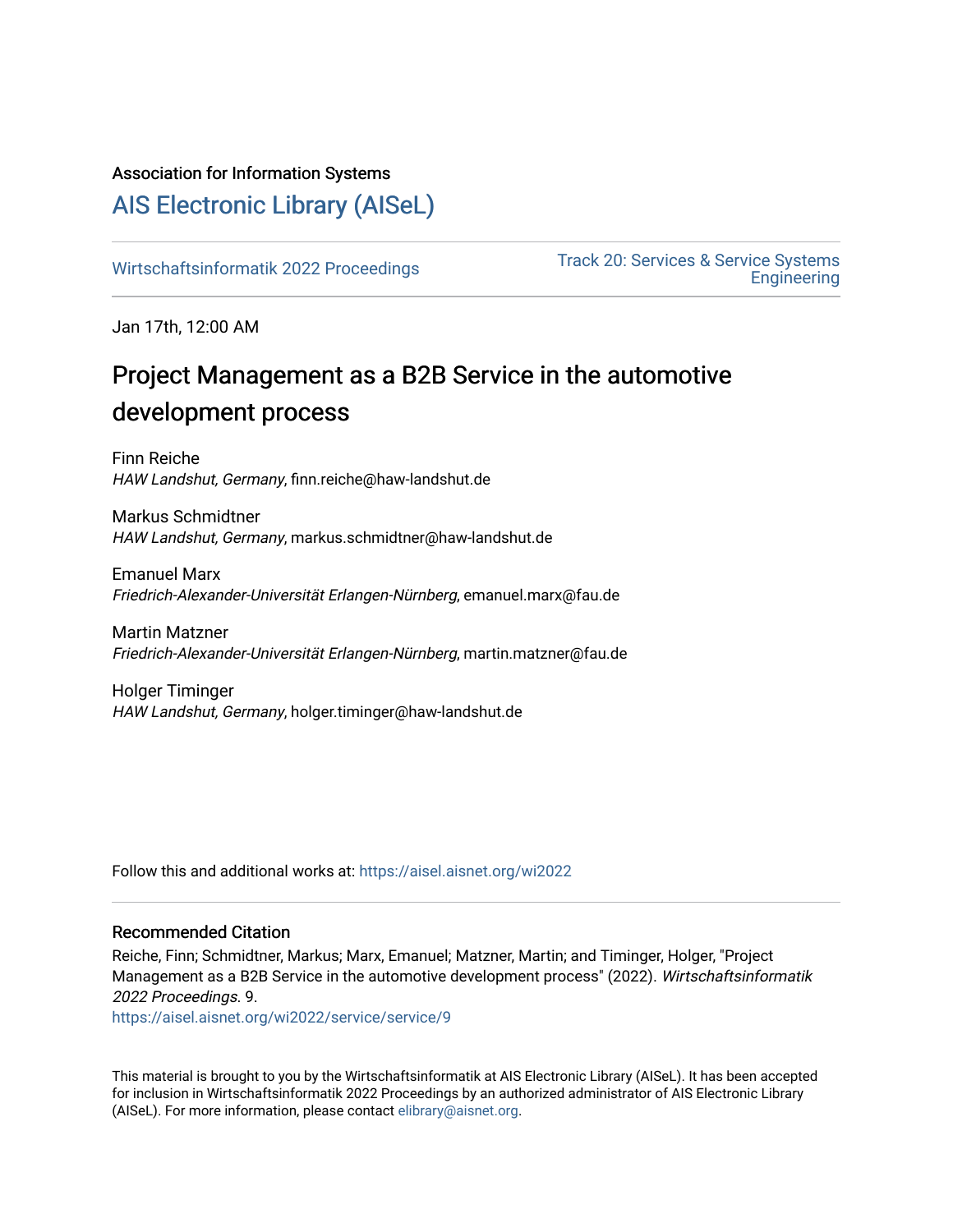### **Project Management as a B2B Service in the automotive development process**

Markus Schmidtner<sup>1,2</sup>, Finn Reiche<sup>1,2</sup>, Emanuel Marx<sup>2</sup>, Martin Matzner<sup>2</sup>, and Holger Timinger<sup>1</sup>

<sup>1</sup> University of Applied Sciences Landshut, Institute for Data and Process Science, Landshut Germany

{markus.schmidnter,finn.reiche,holger.timinger}@haw-landshut.de

<sup>2</sup> Friedrich-Alexander-University Erlangen-Nürnberg, Chair of Digital Industrial Service Systems, Nuremberg, Germany

{ markus.schmidnter,finn.reiche,emanuel.marx,martin.matzner}@fau.de

**Abstract.** The German automotive industry currently not only faces disruptions in the supply chain but also by new technologies and new competitors. In order to rise to these challenges, project management must be improved and partners along the supply chain must be integrated more tightly. Besides the adoption of more agile methods, another part in accomplishing this, is to provide an interorganizational project management service between all involved partners. In order to improve, we first have to understand the current implementation of project management services between the OEM and suppliers and examine what the different actors expect from these services. This working paper addresses this issue by conducting interviews with project management experts in the automotive industry.

**Keywords:** Project Management, B2B Services, Automotive, Digital industrial services

#### **1 Introduction**

The automotive industry is one of the central pillars of the German economy. However, this sector in particular is facing an upheaval [1]. One reason for this is highlighted in a recent Nikkei article [2] that describes that Tesla is about 6 years ahead as estimated by Japanese engineers. They came to this conclusion after disassembling a Tesla model and analyzing the components. Interestingly, this estimate was not based on a technological or knowledge advantage on the side of Tesla, but rather on the differences in development processes and supply chain integration. The automotive development process is traditionally structured very hierarchically with the OEM at the top and the suppliers below, separated into different tiers [3–5]. This development process is mostly structured using a Stage-Gate model [6]. One part in combating these problems is a more integrated project management [7], which can be considered as a service that is provided to partners in the supply chain [8]. Vargo and Clavier [9] propose, that project management services must shift from a production process perspective to a

<sup>17</sup>th International Conference on Wirtschaftsinformatik, February 2022, Nürnberg, Germany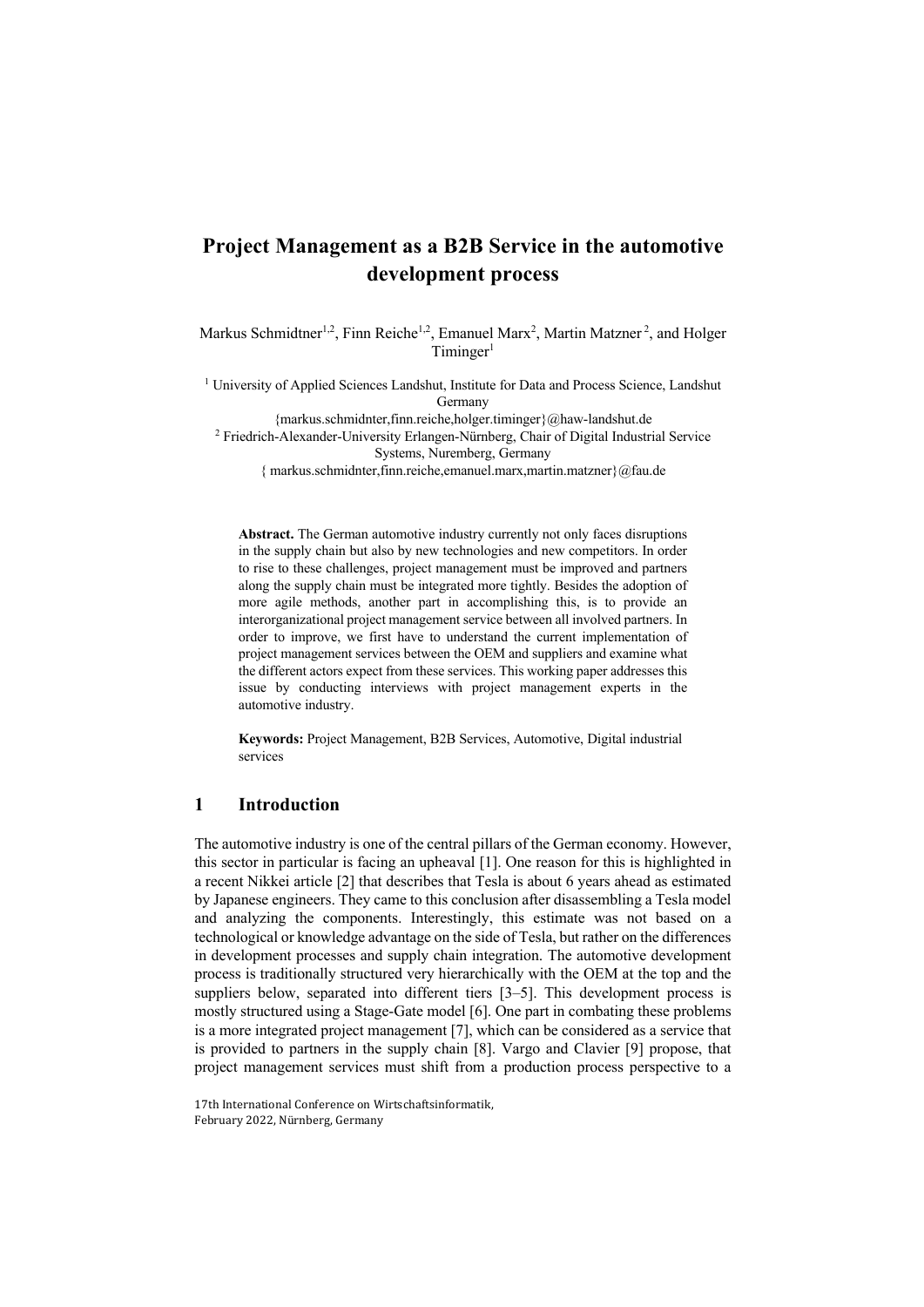value co-creation perspective and that the classic customer and supplier relationship should be replaced by network of equal partners. In the Traditional Thinking the focus is on products and it is a one-dimensional and linear process. In contrast, Emergent Thinking aims at the value creation and uses systems thinking in a multi-disciplinary and dynamic process, while Service-ecosystems Thinking applies value-cocreation and sees actors as resource integrators. The research contribution of this paper is to determine the current state of project management as a service in the automotive development process and to see which stage it is in. With their article on the servicedominant (S-D) logic, Vargo and Lusch [10] changed the understanding on value determination and creation. Previously, a 'producer' was seen as value creator while the 'customer' took the role of the passive beneficiary that 'destroys' value [11]. Instead, the principle of S-D logic proposes that all involved social and economic actors, including the customer, are resource integrators [11, 12] and, therefore, value is jointly created by different stakeholders (actors) sharing their resources (cocreation)[13]. As Vargo and Lusch [11, 14] point out that value is always co-created and point away from the notion of a linear flow toward a complex system of diverse actors [10]. In collaborative networks, actors co-create value by providing the necessary resources and by agreeing on the value of the exchanges [11]. These relationships and interactions can differ, depending on whether the service is offered in a business-tobusiness (B2B) or a business-to-customer (B2C) setting. In B2B, the customer's buying decision is more determined by the functional aspects of the service, and the customer is not an individual, but rather a team, in which the user and the decision-maker can be separate stakeholders [15]. The complex B2B context in terms of technological and organizational diversity also requires the offerings to be customized for each customer, in some cases even to larger extends, making the distribution and implementation process more extensive and time-intensive [16, 17].

#### **2 Methodology**

The objective of the interviews is to investigate the current stage of the project management as a service in the automotive industry. Tab. 1 shows that until now, seventeen experts, who were involved in this area, were interviewed during thirteen semi-structured interviews to gather data [17, 18]. The interviews took place between August and October 2021 via Zoom. The questionnaire included the following sections: work experience, governance, resources and documentation, accessibility, control, trust, and pricing. The people interviewed were selected according to the basic rules of theoretical sampling by Glaser and Strauss [20], although it should be noted that this expert set is not yet complete due to the continuing research. Therefore, interviewees were selected based on their knowledge, work experience and position. Due to restrictions posed by one OEM, some participants could only be interviewed in a joint interview (shown in Table 1). Due to this, it is possible that individuals in this group may have been influenced by the presence or statements of their peers.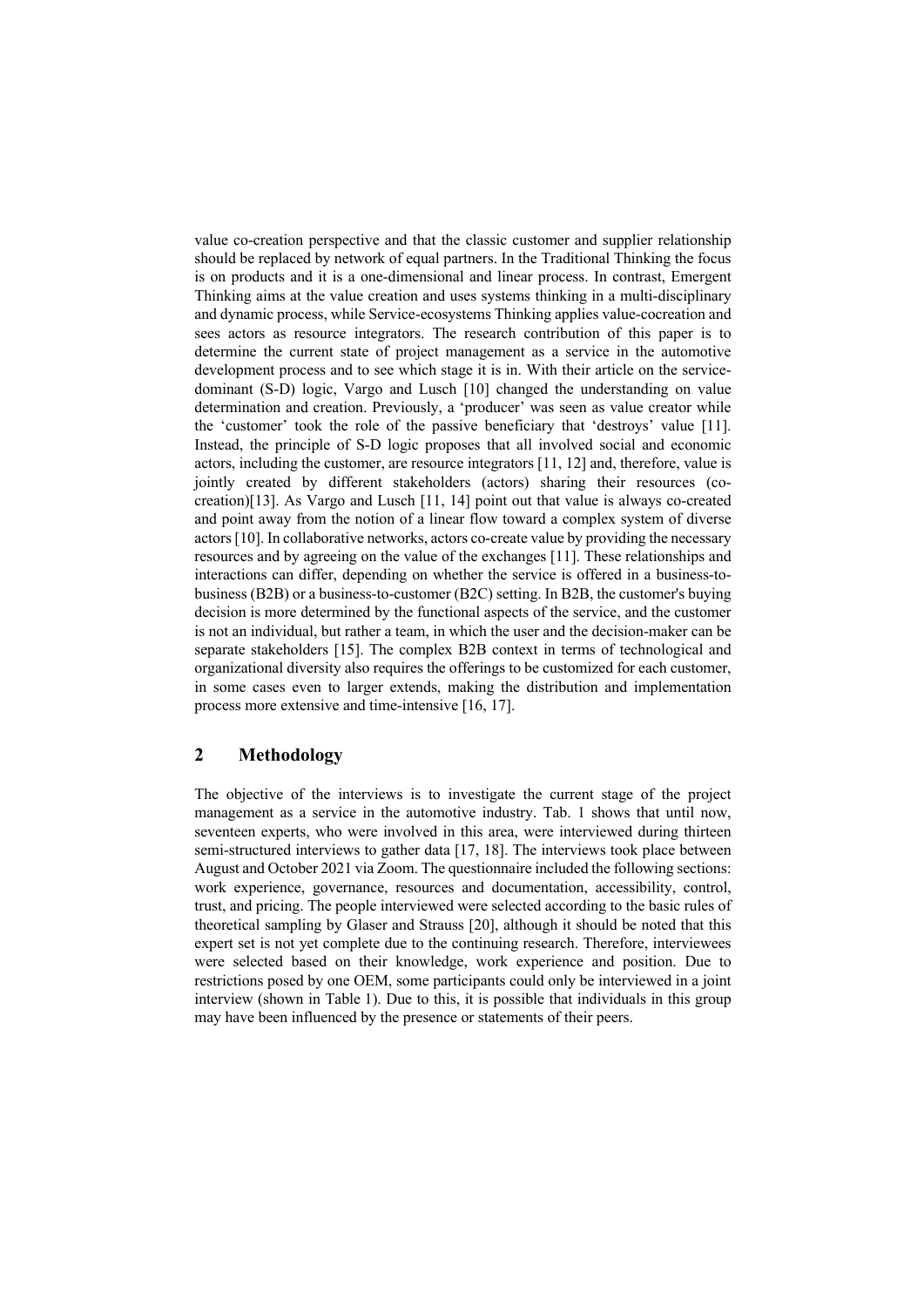| <b>Expert</b> | Organization     | <b>Position</b><br><b>Experience</b> |          | <b>Duration</b>   |  |
|---------------|------------------|--------------------------------------|----------|-------------------|--|
|               | Academia         | Researcher                           | 31 years | 0:32 <sub>h</sub> |  |
|               | OEM <sub>1</sub> | project management (lead)            | 23 years |                   |  |
|               | OEM <sub>1</sub> | software developer                   | 3 years  |                   |  |
| $2 - 6$       | OEM <sub>1</sub> | project management (staff)           | 26 years | 0:58h             |  |
|               | OEM <sub>1</sub> | project management (staff)           | 20 years |                   |  |
|               | OEM <sub>1</sub> | project management (staff)           | 5 years  |                   |  |
| 7             | OEM <sub>1</sub> | project management (staff)           | 4 years  | 0:18h             |  |
| 8             | OEM <sub>1</sub> | project management (lead)            | 9 years  | 0:19h             |  |
| 9             | OEM <sub>2</sub> | project management (lead)            | 22 years | 0:22h             |  |
| 10            | $1st$ tier 1     | project management (lead)            | 2 years  | 0:30h             |  |
| 11            | $1st$ tier 1     | project management (lead)            | 20 years | 0:38h             |  |
| 12            | $1st$ tier 1     | project management (lead)            | 11 years | 0:38h             |  |
| 13            | $1st$ tier 2     | project management (staff)           | 5 years  | 0:22h             |  |
| 14            | $1st$ tier 3     | project management (lead)            | 18 years | 0:13 <sub>h</sub> |  |
| 15            | $2nd$ tier 1     | project management (lead)            | 15 years | 0:24h             |  |
| 16            | $2nd$ tier 2     | project management (lead)            | 30 years | 0:31 <sub>h</sub> |  |
| 17            | $2nd$ tier 3     | project management (staff)           | 6 years  | 0:30h             |  |

**Table 1.** details of expert interviews

The interviews were transcribed and analyzed in a three-step coding cycle following Glaser and Strauss [18, 19] which is a well-known methodology in many research studies [20]. Initially, open coding was conducted, and during coding, subsequent interviews and their data were cross-checked with previous data in accordance with the comparative method of Glaser and Strauss [18] and Strauss and Corbin [21]. After that, the codes were first consolidated and then adjusted until consensus, first between codes and then between groups. Tab. 2 shows a simplified coding-tree.

| <b>Transcription Data</b>                                                                                             | Open Codes                                                            | <b>Axial Codes</b>          | Selective<br>Codes                   |
|-----------------------------------------------------------------------------------------------------------------------|-----------------------------------------------------------------------|-----------------------------|--------------------------------------|
| "Through the end-to-end<br>service, data quality can be<br>ensured."                                                  | the<br>Ensuring<br>quality of the Face-to-face<br>data                | performance                 |                                      |
| "It is checked whether all<br>requirements are fulfilled."                                                            | Verification<br>of<br>requirement<br>fulfillment                      | measurement                 | Measuring<br>supplier<br>performance |
| "A lot of data is statistically"<br>analysed in order to gain<br><i>insights.</i> "                                   | Statistical<br>analysis of data                                       | Measuring<br>performance    | the<br>via<br>service                |
| "Through the schedules and<br>milestones it is possible to<br>evaluate suppliers in terms of<br><i>performance.</i> " | Monitoring<br>of<br>compliance with<br>schedules<br>and<br>milestones | through<br>data<br>analysis |                                      |

**Table 2.** example for simplified coding tree.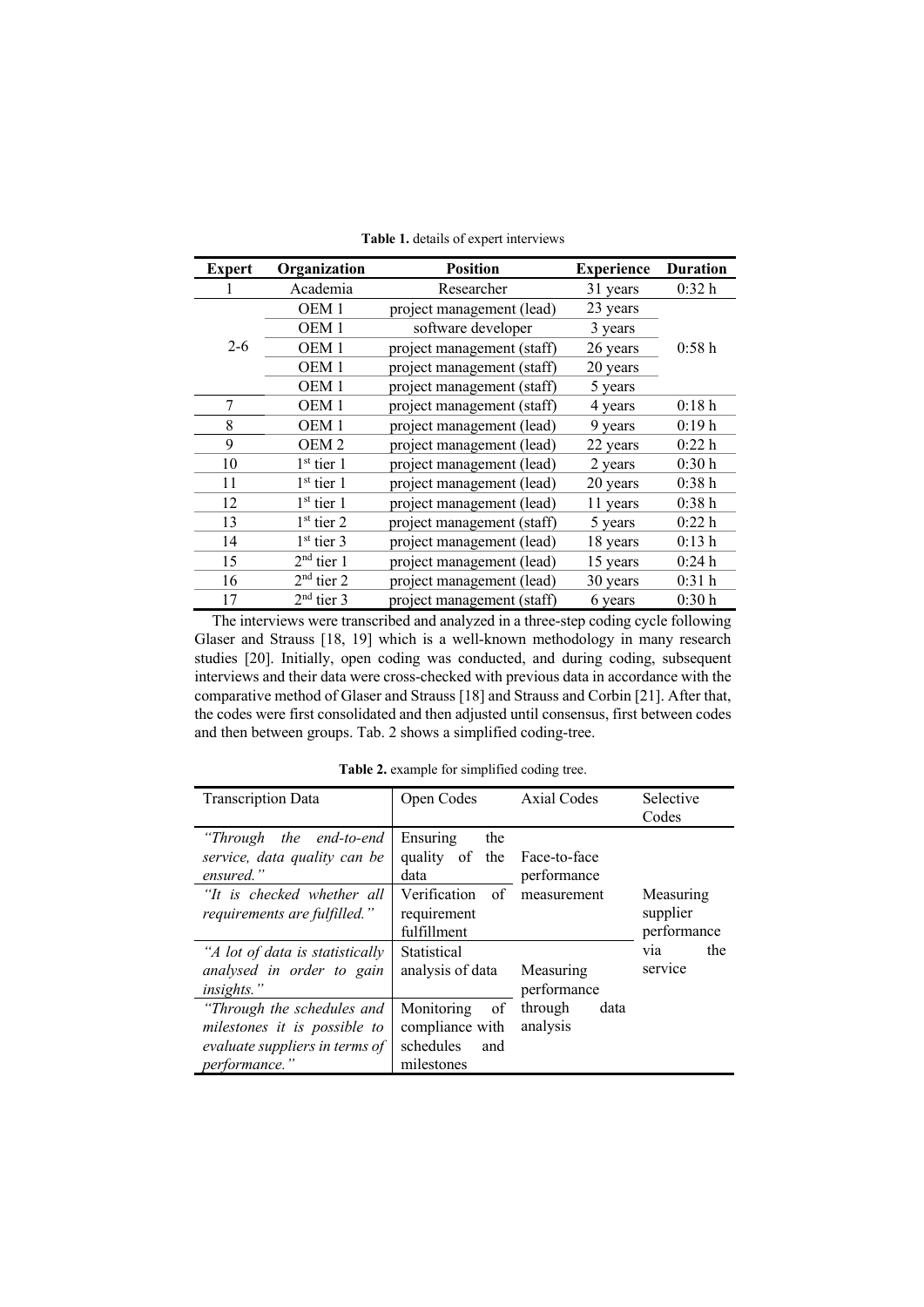#### **3 Results**

When we view project management from a service perspective [8], our results show three roles of actors: OEM, supplier and, service provider. These roles are related to each other, as shown in Fig. 1. Most importantly, from a service-ecosystem perspective, it is not certain that all three roles remain separate. As one interviewee stated:

*"The question is first of all who [...] can run this. But it is not automatically the strongest in the game, because otherwise [...] exclusively the OEM would have this role."* – **academia**

It is conceivable, that the responsibilities of the service provider role can lie with the OEM, a 1st tier supplier with the appropriate digital expertise, or a third-party actor, such as a digital group specializing in software. In the case of latter, it is necessary to ensure value creation externally (as shown by the dashed line in Fig. 1). As of today, the OEM will most likely take the role of the service provider.



Figure 1. Current position of project management as a service in the automotive industry

A first major managerial task of the service provider is to ensure **value agreement** across all actors, i.e., the supplier and the OEM. Our results show varying expressions of motivation to use the service depending on the role, which makes the task on value agreement challenging. Typical benefits for both can be a common data pool, the guarantee that general conditions and regulations are complied with, and a common interface, which leads to common standardization (e.g., with regard to data formats). The main motivation, however, was the necessity to handle the increasing complexity of projects.

One interviewee stated: *"You can't really imagine doing without it. There is no other way to handle the complexity of the multi-dimensional project landscape [...]." –* **OEM 1** While the supplier remarks: *"I don't have a direct benefit, I have to. The added value is entirely with the customer." –* **1st tier 1**

Another critical task is the topic of ensuring **usability**, which consists mainly of providing a documentation of the project management service maintaining a change log and conducting related trainings. While OEMs are well positioned in these dimensions and, e.g., already have implemented a holistic documentation and offer trainings for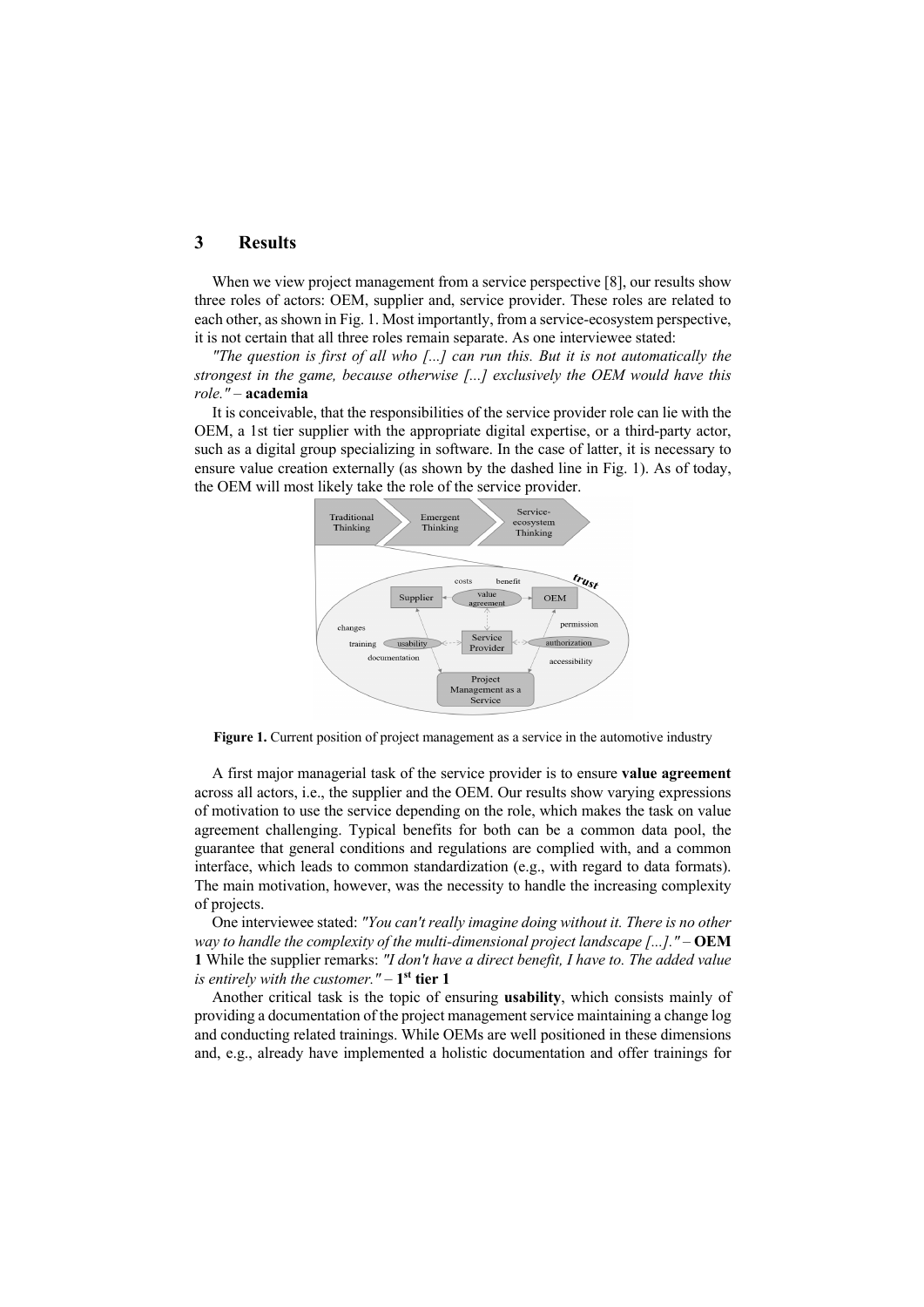their employees, their partners are rather underdeveloped and need close guidance by the OEM. This observation is supported by both, the OEM and the supplier perspective:

*"Our partners often create tickets or something and demand support from specialists [...] or detailed explanations [...] so there is a lot of help needed." –* **OEM 1** *"[…] in the majority there are no information."* – **1st tier 1**

It is noticeable that some OEMs offer training courses for their services, but only for a fee. This is used to cross-finance various fields of activity.

*"[…] and there are many who earn money with it. So, they do that extra, okay, I finance my […] service […] by training my suppliers."* – 1<sup>st</sup> tier 1

This undermines the trust of suppliers in the service. However, OEMs also put a great emphasis on **authorization** of employees, which is demonstrated by the fact that specific access rights are not granted to roles (such as the supplier's purchasing department), but rather to individual persons from these departments, who are checked individually.

*"The colleagues from a subcontractor have an individual number. This number is a unique identification of a person and via this number […] they then have access."* – **OEM 1** *"The registration process is very strict and it's a lot about data security and confidentiality."* – **1st tier 1**

#### **4 Discussion**

From our interviews so far, we can see that project management services are currently in the transition from Traditional Thinking to Emergent Thinking [9]. As seen in OEM 1s statement, they aim towards Value Creation and tighter integration as they face an ever more complex multi-dimensional project environment, the supplier's still view it as predefined process and see these services only as something they have to do but not receive any benefits[8]. Another critical part our interviewees mentioned was the topic of trust, while the OEM creates its trust with a high entrance barrier, the supplier side still struggles with the accessibility and in some cases is even used to monetize this service. In return the suppliers have almost no influence in changing the services.

#### **5 Conclusion and Outlook**

Our research shows that project management services in the automotive development process are still in the Traditional Thinking stages. Three main actors could be identified, which are OEM, supplier, and service provider. To enable trust and thus cocreation in the services, the topics of authorization, usability and value agreement must be further explored.

#### **6 Acknowledgements**

The project is financed with funding provided by the Federal Ministry of Education and Research and the European Social Fund under the "Future of work" program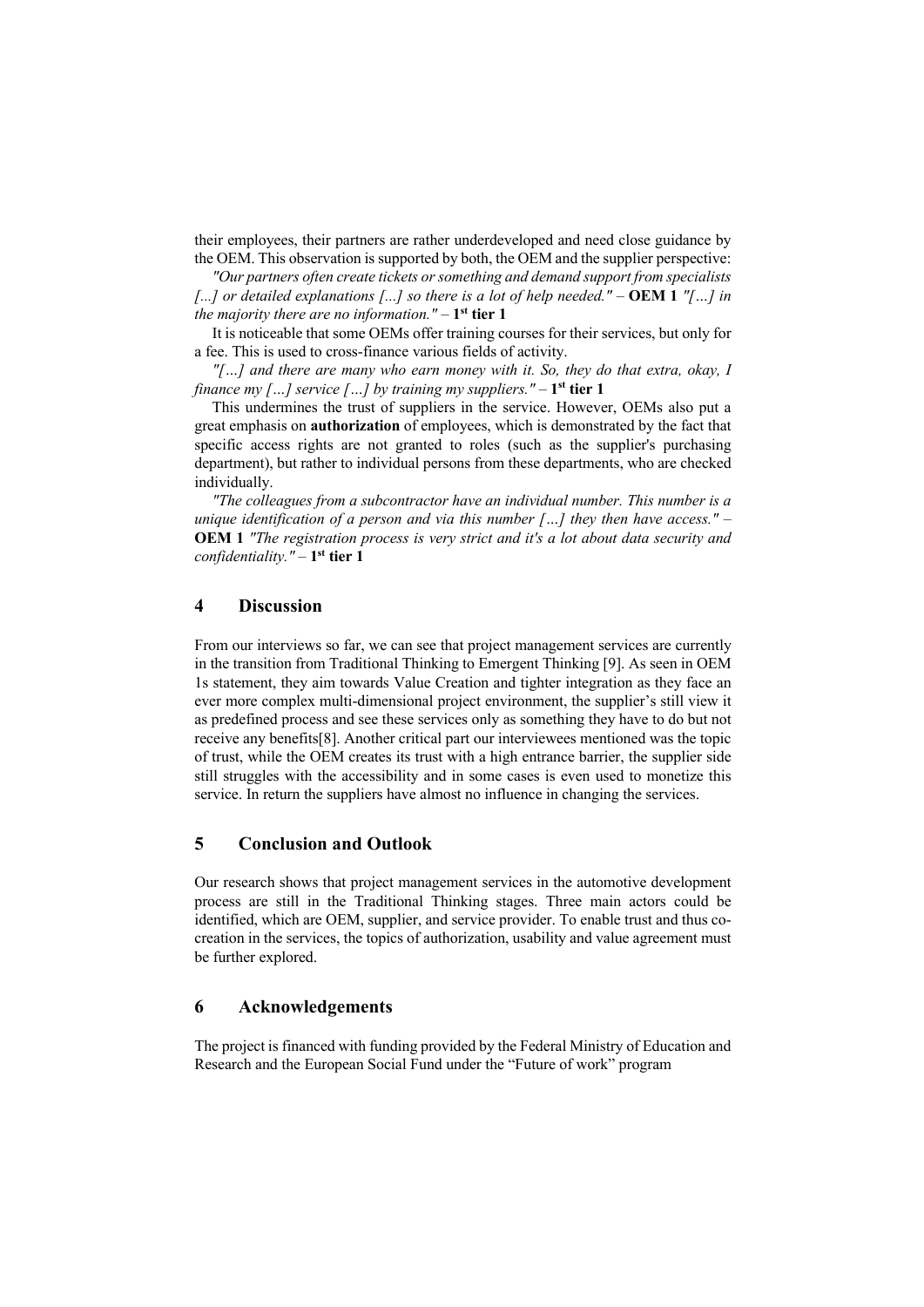#### **References**

- 1. Krzywdzinski, M.: Globalisation, decarbonisation and technological change: challenges for the German and CEE automotive supplier industry. Towards a just transition: coal, cars and the world of work. Brussels: ETUI, vol. (2019)
- 2. Kume, H.: Tesla teardown finds electronics 6 years ahead of Toyota and VW Nikkei Asian Review (2020), https://asia.nikkei.com/Business/Automobiles/Tesla-teardown-finds-electronics-6-years-ahead-of-Toyota-and-VW2
- 3. The Automotive Development Process. DUV, Wiesbaden (2006)
- 4. Peters, J., Becker, W.: Vertical corporate networks in the German automotive industry: Structure, efficiency, and R&D spillovers. International Studies of Management & Organization, vol. 27, 158–185 (1997)
- 5. Buchmann, T., Pyka, A.: The evolution of innovation networks: The case of a German automotive network (2013)
- 6. Cooper, R.G.: Stage-gate systems: a new tool for managing new products. Business horizons, vol. 33, 44–54 (1990)
- 7. Marco, A. de, Mangano, G., Magistris, P. de: Evaluation of Project Management Practices in the Automotive Original Equipment Manufacturers. Procedia Computer Science, vol. 181, 310–324 (2021)
- 8. Stoshikj, M., Kryvinska, N., Strauss, C.: Project Management as a Service. In: Weippl, E., Indrawan-Santiago, M., Steinbauer, M., Kotsis, G., Khalil, I. (eds.) Proceedings of International Conference on Information Integration and Webbased Applications & Services - IIWAS '13, pp. 220–228. ACM Press, New York, New York, USA (2013). doi: 10.1145/2539150.2539171
- 9. Vargo, S.L., Clavier, P.: Conceptual Framework for a Service-Ecosystems Approach to Project Management. In: 2015 48th Hawaii International Conference on System Sciences, pp. 1350–1359. IEEE (2015 - 2015). doi: 10.1109/HICSS.2015.166
- 10. Vargo, S.L., Lusch, R.F.: Evolving to a New Dominant Logic for Marketing. Journal of Marketing, vol. 68, 1–17 (2004). doi: 10.1509/jmkg.68.1.1.24036
- 11. Vargo, S.L., Lusch, R.F.: It's all B2B…and beyond: Toward a systems perspective of the market. Industrial Marketing Management, vol. 40, 181–187 (2011). doi: 10.1016/j.indmarman.2010.06.026
- 12. Vargo, S.L., Lusch, R.F.: Service-dominant logic: continuing the evolution. J. of the Acad. Mark. Sci., vol. 36, 1–10 (2008). doi: 10.1007/s11747-007-0069-6
- 13. Lusch, R.F., Nambisan, S.: Service Innovation: A Service-Dominant Logic Perspective. MIS Q, vol. 39, 155–175 (2015). doi: 10.25300/MISQ/2015/39.1.07
- 14. Vargo, S.L.: Toward a transcending conceptualization of relationship: a servicedominant logic perspective. Jnl of Bus & Indus Marketing, vol. 24, 373–379 (2009). doi: 10.1108/08858620910966255
- 15. Pansari, A., Kumar, V.: Customer engagement: the construct, antecedents, and consequences. J. of the Acad. Mark. Sci., vol. 45, 294–311 (2017). doi: 10.1007/s11747-016-0485-6